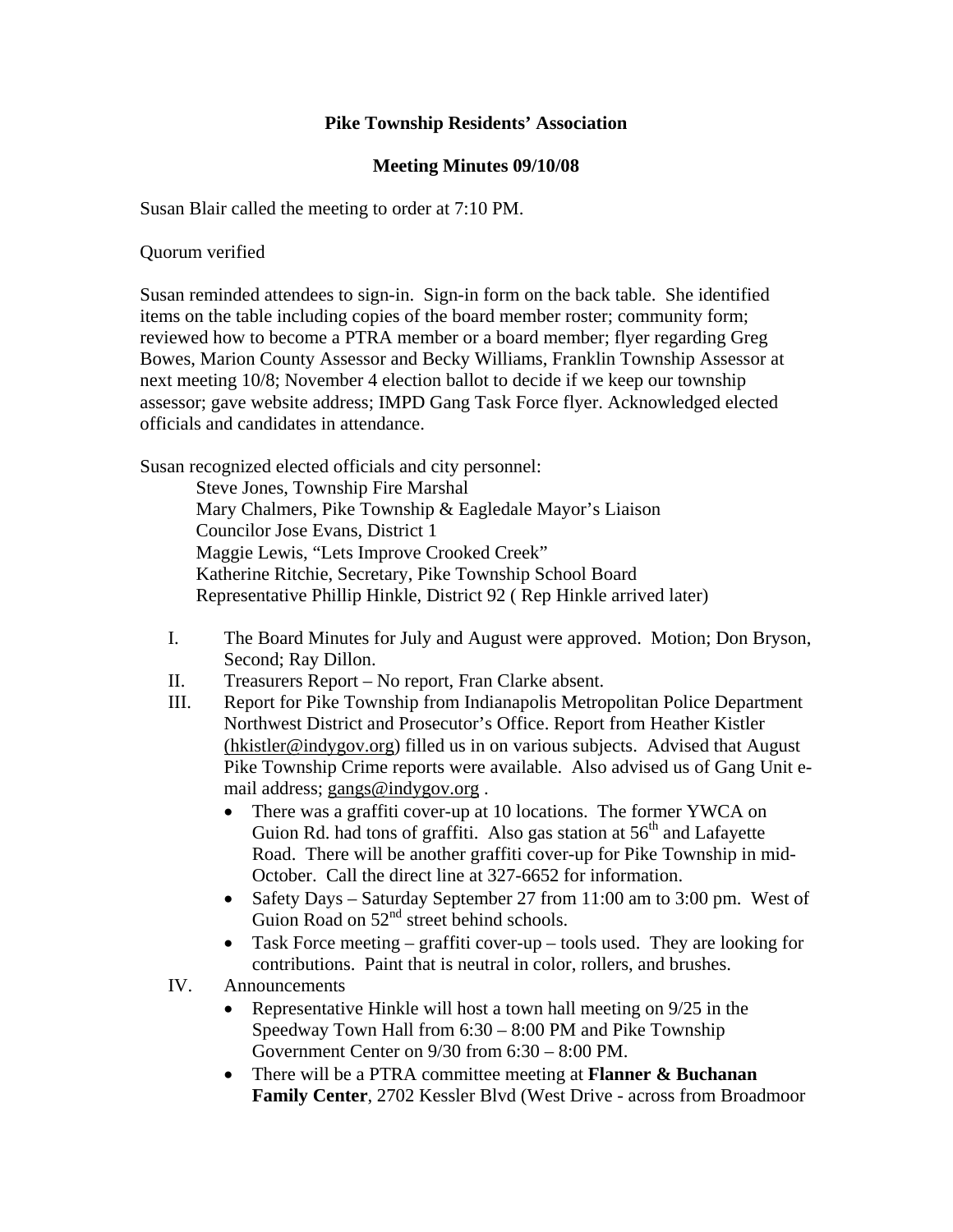Country Club) for **Tues, Sep 16th, 6 pm**, discuss proposed modifications to the commitments on the former Davis Homes development located at 5201 W 59th Street. The petition has been continued till October. Susan suggested that Robin Run or the Senior Citizens Center on Georgetown Road might be interested in the property.

- October 18, 10:00 am the Lafayette Square Coalition parade starts in the mall. The parade will go from  $38<sup>th</sup>$  street to Wal-Mart at  $46<sup>th</sup>$  street. Their web site is www.lafayettesquareareacoalition.org . This is the Saturday before the  $2<sup>nd</sup>$  annual, "Taste The Difference" event. The event runs from October 21 – 26. The actual kick-off is Monday, October 20. Maggie Lewis chairs it.
- A reminder from Susan that she has items for discussion at the end of the meeting.
- Councilor Evans spoke in regards to the budget. He says there are lots of cracks in the budget.
	- 1. House Bill 101 March 2008 retains 1%, 2% 3% cap on tax.
	- 2. Sales and County Tax issues.
	- 3. Mayor Ballard public safety.
	- 4. Increases responsible for pensions even though there is no money. Doesn't have the power to make the changes.
	- 5. It will take years to fix all the problems.
	- 6. Property tax invoices going out late are creating many problems for Indianapolis. May buy short-term bonds till money from property tax payments is received. Payments go from the state to the treasurer to the county.
	- 7. Lots of controversy regarding a reduction in money for the arts. Will an increase in the arts reduce the crime rate? It needs to be shown how this will happen.
	- 8. Money needs to go to the programs not salaries.
- Steve Jones applauds the efforts and understands there is not enough money to go around.
- Susan Blair the council needs to give funding back to the township assessors till the election is over.
- Ed S. announced that he is 85 years old. He recently had some health issues that were resolved with good medical care. He encouraged everyone to have checkups. We have excellent medical care in Indianapolis.
- Gardens of Growth retained an attorney prior to the hearing. They requested another continuance. It was not granted. They withdrew the petition. They can wait 3 months and refile again. The business is still continuing. Non-compliance is within city legal; city legal said paperwork had not been finalized for the 9/21 initial hearing date. New hearing date of 10/20 to establish a trial date. If defendants do not comply, the court may fine and even incarcerate them.
- 3671 W.  $86<sup>th</sup>$  Street Hooka Lounge hearing is September 16.
- $4545 \text{ W}$ ,  $38^{\text{th}}$  Street McDonalds has been continued.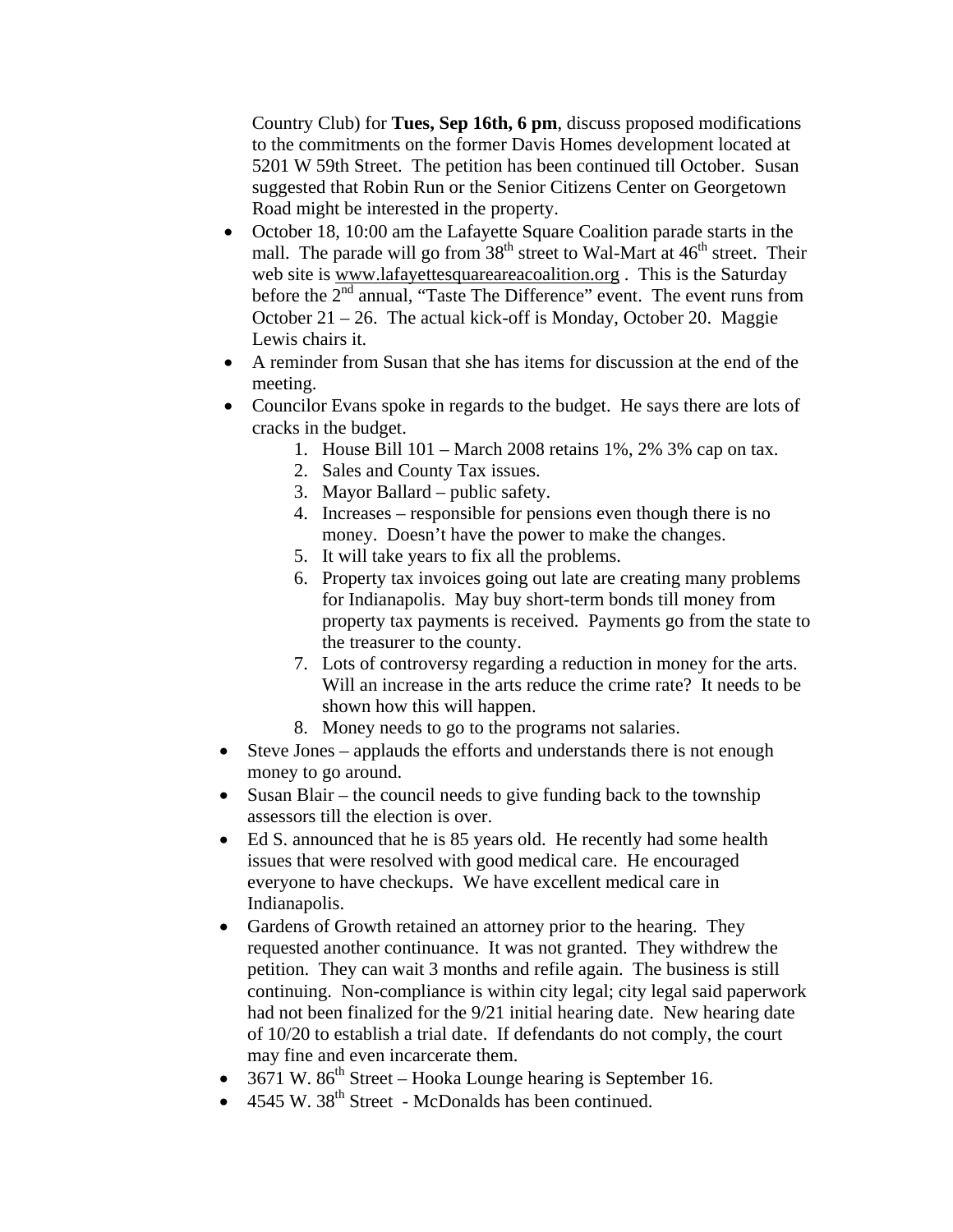- 2702 Westlane No petition possibly withdrawn.
- 6905 W,  $46^{\text{th}}$  Street school sign, believe it was approved.
- V. Liquor Permits Ray Dillon
	- 9/15 O-Charley's  $-3$  way  $-3851$  Vincennes Road
	- 9/15 Rick's Boatyard 3-way 4050 Dandy Trail
	- 9/15 Thai Papaya Beer & Wine 3905 W. 96<sup>th</sup>
	- 9/15 Red Lobster 3-way 5090 W.  $38^{th}$
	- $9/15$  Retailer 3-way 3970 Georgetown Road
- VI. Land Use Continued Petitions
	- **5620 Eden Village Dr. -2008-APP-071** Credit Union Service Center requests a modification of site plan, related to petition 2006-ZON-383 to provide for a bank with a drive through. Approval to modify commitments related to petitions 95-Z-210 and 2006-ZON-838 to: a) modify commitment two to provide for development of outlot one to be in substantial compliance with the site plan filed with this petition and provide for a bank with a drive through, b) modify commitment four to allow for a 24-hr. automated teller machine on outlot one (previous commitment limited hours of operation for any business, company or entity located on outlots one or two between 7:30 am and 10:00 pm), c) modify commitment five to provide for an outdoor speaker system or voicebox for the bank drive through (previous commitment prohibited use of outdoor speakers or voiceboxes), d) modify commitment ten to remove the requirement for a six-ft. tall fence to be constructed along a portion of the western property line of outlot one (previous commitment required a six-ft. tall fence along the entire western property line of outlot one), and e) modify commitment fifteen to provide for pole and pylon signs of a max. 15 feet in ht. and 13 feet in width on outlots one and two (previous commitment prohibited pole or pylon signs on any outlot). Current zoning is C-S. Council District 1. Hearing continued by PTRA to 9/11/08, Hearing Examiner. Presenter is Charles Barr. Chairperson is Jan Marshall. *They also agree that there will be no windows on the East side of the building. Some concern over headlights hitting houses on West side. Conversation regarding landscaping and building elevation. It will not be a walk up facility. There will be 4 drive up lanes with 2 lanes to pass (6 in all). The depth of the lot is 230 feet. There will be a fence on the Northwest edge of the property. General lighting – no pole lights. Lights will be under the awning on the face of the building where walk up ATM's will be located. There will be no canopy on the South side of the building (as was shown on photos). There will be some sort of language that the modifications to the commitments will only apply to this parcel. A motion was made by Don to support modification of commitments as Susan determines. Katherine seconded. The motion passed but was not unanimous; one vote opposed.*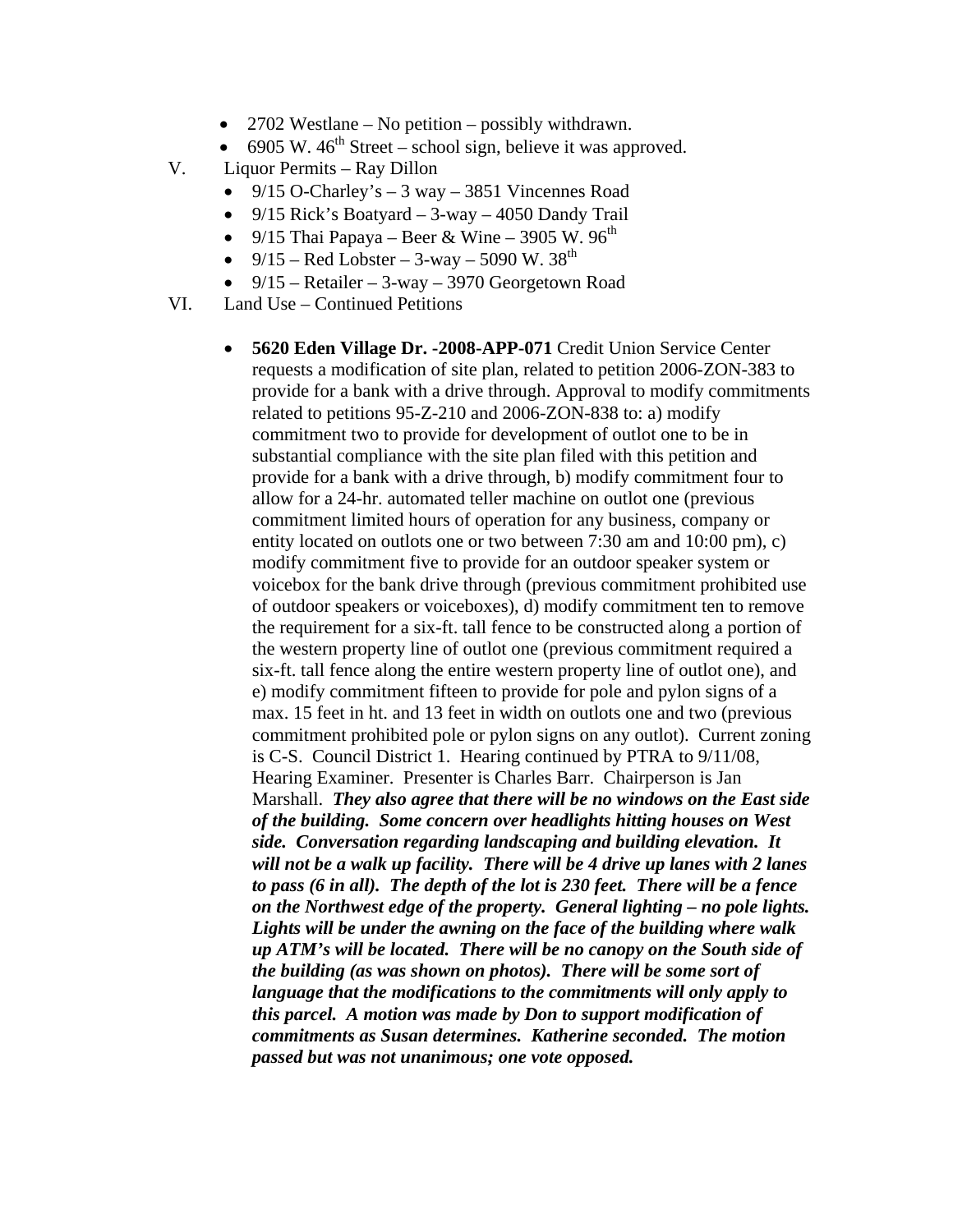## VII. Land Use – New Petitions

- **2701 Westlane Rd. -2008-UV2-023** Lori M. Thompson requests a variance of use and development standards to legally establish a beauty salon (not permitted), with seventeen hard surfaced, off-street parking spaces and eight gravel surfaced parking spaces with a zero-ft. front setback from the proposed (existing) right-of-way of Westlane Rd. (min. 30-ft. front setback required) and with a zero-ft. west side setback (min. 30-ft. side setback required) and with a five-ft. east side3 setback (min. 30-ft.side setback required). Current zoning is D-A. Council District 2. Hearing date4 9/16/08, BZA II. Presenter is Lori Thompson. Chairperson is Clint Fultz. *Judy Conley is representing them. There are many issues to address. It will be continued.*
- **8290 Michigan Rd. 2008-ZON-842 and 2008-APP-842 (Amended)**  Aaron Rents, Inc., requests 1) a rezoning of .81 acre from the C-S District to the C-S classification to provide for C-1 uses and for the C-4 use "Appliance Store (major household);" 2) approval to modify commitments related to petition 95-Z-172, to modify commitment F to provide for the C-4 use "Appliance Store (major household)," and to terminate the language prohibiting a retail-oriented rezoning or variance of use petition on the site (previous commitment, as amended by 97-AP-27, provided for C-1 and C-3 uses, and prohibited owner or developer from petitioning for a retail-oriented rezoning or variance of use). Council District 1. Hearing is 9/11/08, Hearing Examiner. Presenter is Thomas Engle. Chairperson is Ed Harper. *This is the former Floor Crafters. They are currently zoned C-S, limited to C-3 uses. Appliance and furniture sales (major household) are within the C-4 classification. They wish some modification to allow for sale or leasing of appliances (major household) to the one C-4 use….and only that use. There will be no nightclubs without modifying the commitments again. There was some discussion from Paul regarding trash collection in the entire strip mall. They are not abiding by their original commitments. Trash collection seems to happen anywhere between 1:00 am and 4:00 am. Very loud. Wakes neighbors up. Clint motioned to support the commitments. Ed S. seconds. The motion carried; one vote opposed.*
- VIII. From Susan Items for discussion
	- **New Augusta Village Association** *They would like to stop the traffic cut through within the village. They are requesting a temporary closure of 72nd street. DPW has had the petition for about a year. They want support from PTRA before they move ahead. They have support from the Pike Township Fire Department, but not from the school nor IMPD, however, both have indicated they will not object. Concern was raised about establishing a precedent. There are other neighborhoods that have*